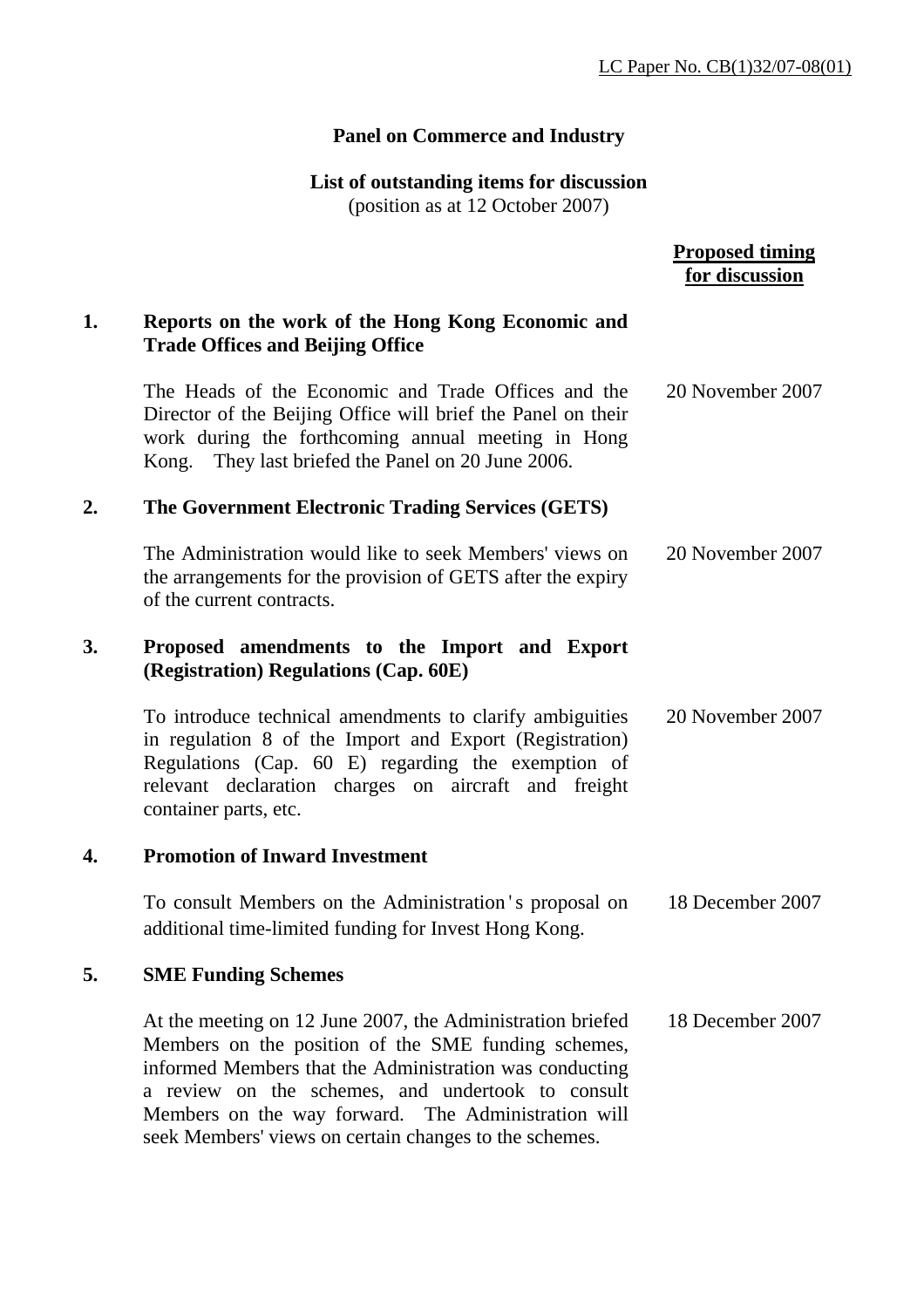|    |                                                                                                                                                                                                                                                                                                                                                                                                                                                                                                                                                                                                                                               | <b>Proposed timing</b><br>for discussion |
|----|-----------------------------------------------------------------------------------------------------------------------------------------------------------------------------------------------------------------------------------------------------------------------------------------------------------------------------------------------------------------------------------------------------------------------------------------------------------------------------------------------------------------------------------------------------------------------------------------------------------------------------------------------|------------------------------------------|
| 6. | Copyright protection in the digital environment                                                                                                                                                                                                                                                                                                                                                                                                                                                                                                                                                                                               |                                          |
|    | The Administration launched a public consultation exercise<br>in December 2006 on how best to strengthen copyright<br>protection in the digital environment. The Administration<br>briefed the Panel on 16 January 2007. The consultation<br>exercise ended in April 2007. Some 600 submissions<br>were received. The Administration is consolidating and<br>analyzing the views received and intends to release<br>preliminary proposal in the first quarter of 2008 for further<br>consultation.                                                                                                                                            | First quarter of 2008<br>[tentative]     |
| 7. | Furthering of trade relations between the Mainland and<br><b>Hong Kong</b>                                                                                                                                                                                                                                                                                                                                                                                                                                                                                                                                                                    |                                          |
|    | Following the implementation of various initiatives such as<br>CEPA and PPRD Regional Cooperation, bilateral trade<br>relation between the Mainland and Hong Kong has<br>strengthened. The Administration will update the Panel on<br>the latest position and explore areas (including CEPA<br>implementation) that could be further enhanced.                                                                                                                                                                                                                                                                                                | To be confirmed                          |
| 8. | <b>Hong Kong Design Centre (HKDC)</b>                                                                                                                                                                                                                                                                                                                                                                                                                                                                                                                                                                                                         |                                          |
|    | At the Panel meeting held on 17 April 2007, the Panel<br>supported in principle the Administration's funding<br>proposal to provide \$100 million to support the operation of<br>HKDC as it would be conducive to the development of<br>local enterprises as well as the long-term economic<br>development of Hong Kong. The Administration<br>undertakes to report to the Panel on a regular basis the<br>progress of the work of HKDC and the relevant initiatives<br>taken to promote design and innovation. Following<br>consultation with the Panel, the above funding proposal<br>was approved by the Finance Committee on 25 May 2007. | To be confirmed                          |
| 9. | Strategic Framework for Innovation<br><b>New</b><br>and<br><b>Technology Development</b>                                                                                                                                                                                                                                                                                                                                                                                                                                                                                                                                                      |                                          |
|    | At the Panel meeting held on 17 May 2005, the<br>Administration undertook to report the operation and                                                                                                                                                                                                                                                                                                                                                                                                                                                                                                                                         | To be confirmed                          |

performance of the Research and Development (R&D) Centres and the implementation of the new framework to

the Panel annually.